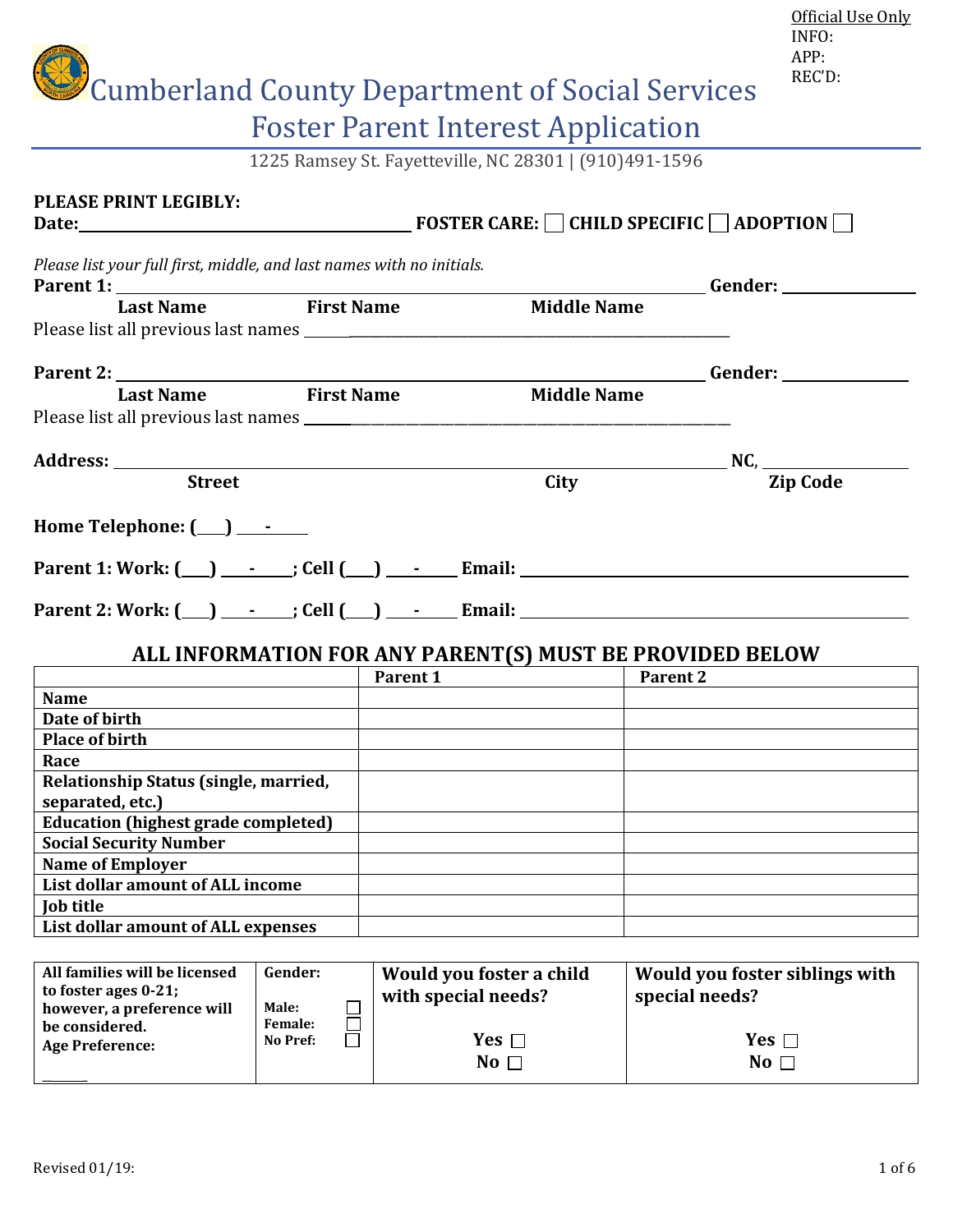#### **Children currently in the home:**

| <b>Name</b> | <b>DOB</b> | Relationship   Place of Birth   SSN # | Grade |
|-------------|------------|---------------------------------------|-------|
|             |            |                                       |       |
|             |            |                                       |       |
|             |            |                                       |       |
|             |            |                                       |       |
|             |            |                                       |       |

#### **Other Children: (Your children that do not live in your home)**

| <b>Name</b> | <b>DOB</b> | Relationship   Place of Birth $\vert$ SSN # | Grade |
|-------------|------------|---------------------------------------------|-------|
|             |            |                                             |       |
|             |            |                                             |       |
|             |            |                                             |       |
|             |            |                                             |       |
|             |            |                                             |       |

#### **Others in the household:**

| <b>Name</b> | <b>DOB</b> | <b>Relationship</b>   Place of Birth | SSN# | Grade |
|-------------|------------|--------------------------------------|------|-------|
|             |            |                                      |      |       |
|             |            |                                      |      |       |

#### **Description of Home:**

| <b>Number of bedrooms:</b>                 | <b>Number of bathrooms:</b> |
|--------------------------------------------|-----------------------------|
| Will rooms be shared? Yes $\Box$ No $\Box$ |                             |
|                                            |                             |
| No  <br>Do you own any pets? Yes           |                             |

**(If so please list below)** 

| <b>Name</b> | <b>Type of Animal</b> | <b>Vaccinations</b><br>Current? |
|-------------|-----------------------|---------------------------------|
|             |                       |                                 |
|             |                       |                                 |
|             |                       |                                 |
|             |                       |                                 |
|             |                       |                                 |

*All pets must have current vaccinations. Dogs will require a pet assessment to evaluate temperament.*

#### **What is your experience with children?**

### **Do you have any specific skills or training? (List)**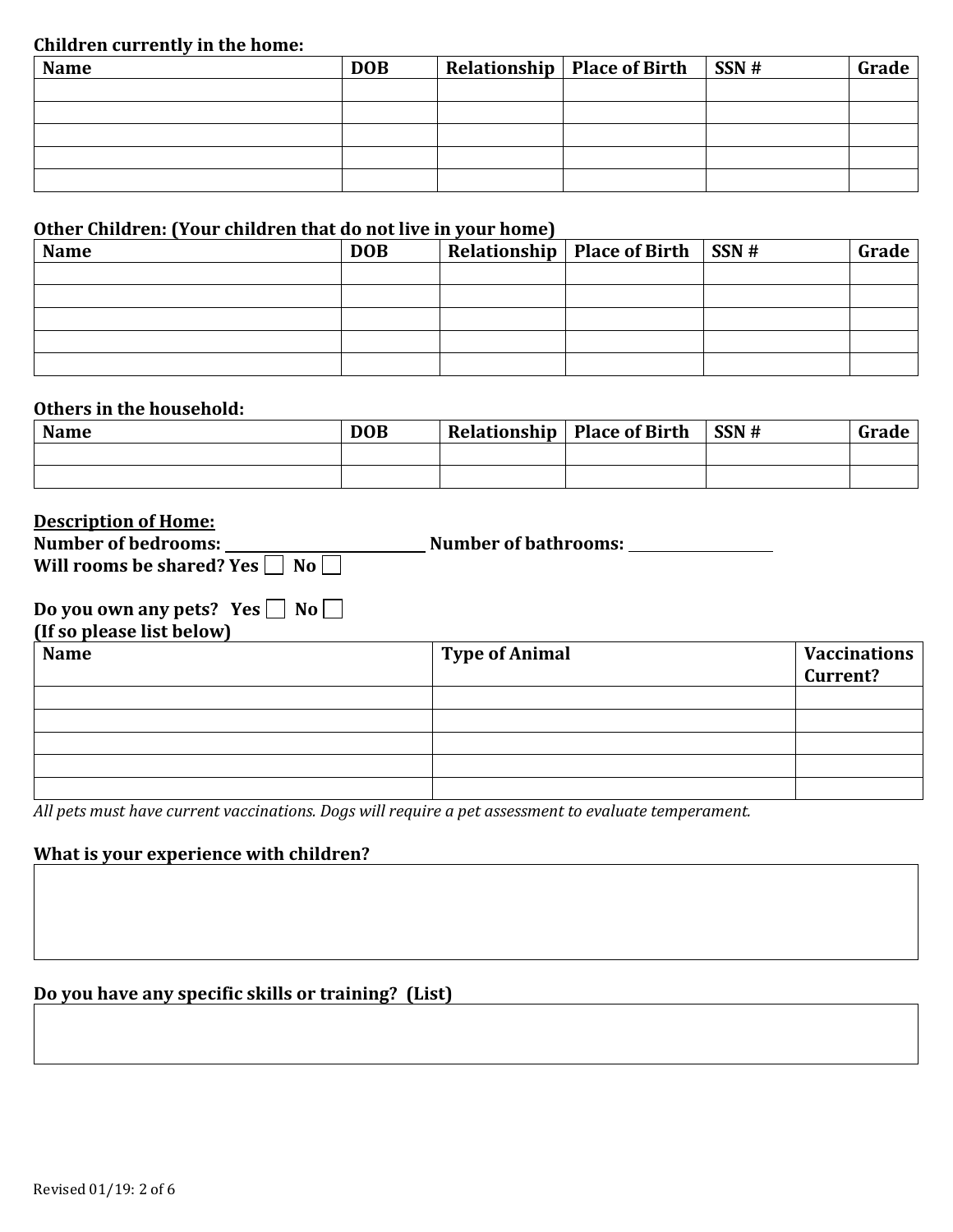| Does anyone in your household currently receive benefits through the Department of Social Services?<br>Yes $\Box$ No $\Box$ (WFFA, Medicaid, Food & Nutrition, Adult Services)                                                   |
|----------------------------------------------------------------------------------------------------------------------------------------------------------------------------------------------------------------------------------|
| Are you related to an employee of Cumberland County Department of Social Services? Yes $\Box$ No $\Box$                                                                                                                          |
| Do you have a support system to help you through the fostering process? Yes $\Box$ No $\Box$                                                                                                                                     |
| Supports are subject to background checks.                                                                                                                                                                                       |
| How did you come to know about the foster parenting program? $TV \Box$ Radio $\Box$ Newspaper $\Box$<br>Telephone call to agency □ Recruitment Event (Which event?) ___________________________<br>0ther <u>Denomination</u>     |
| Are you licensed by any other Foster Care agency? Yes $\Box$ No $\Box$ If yes, name and address of agency:                                                                                                                       |
| How long have you been a resident of the state of North Carolina? Parent 1: _____Parent 2: _____<br>If less than five years, please list previous state of residency:                                                            |
|                                                                                                                                                                                                                                  |
| CCDSS will require criminal background checks from previous states during the screening process.                                                                                                                                 |
| Have you ever been convicted or charged with an offense against the law other than a minor traffic<br>violation?                                                                                                                 |
| Parent 1: Yes $\Box$ No $\Box$ Parent 2: Yes $\Box$ No $\Box$                                                                                                                                                                    |
| If you answered yes, please explain fully on separate page.<br>Proof of driver's license and vehicle insurance will be requested.                                                                                                |
| Have you ever been investigated by child protective services anywhere in the United States?<br>Parent 1: Yes $\vert$   No $\vert$  <br>Parent 2: Yes $\Box$ No                                                                   |
| (If you answered yes, was the case substantiated?<br>Parent 1: Yes $\Box$ No $\Box$<br>Parent 2: $Yes \mid \mid No \mid$<br>If you answered yes, please explain fully in the explanation section on page 4.                      |
| *A conviction does not mean you cannot foster. The offense and how recently you were convicted will be<br>evaluated.                                                                                                             |
| All information requested on this application must be provided; incomplete applications<br>WILL NOT BE PROCESSED.                                                                                                                |
| I authorize investigation of all statements made in this application and understand that false information<br>or documentation, or a failure to disclose relevant information may be grounds for rejection of my<br>application. |

| Signature: | Date:                                                  |
|------------|--------------------------------------------------------|
| Signature: | Date:                                                  |
|            | <b>Cumberland County Department of Social Services</b> |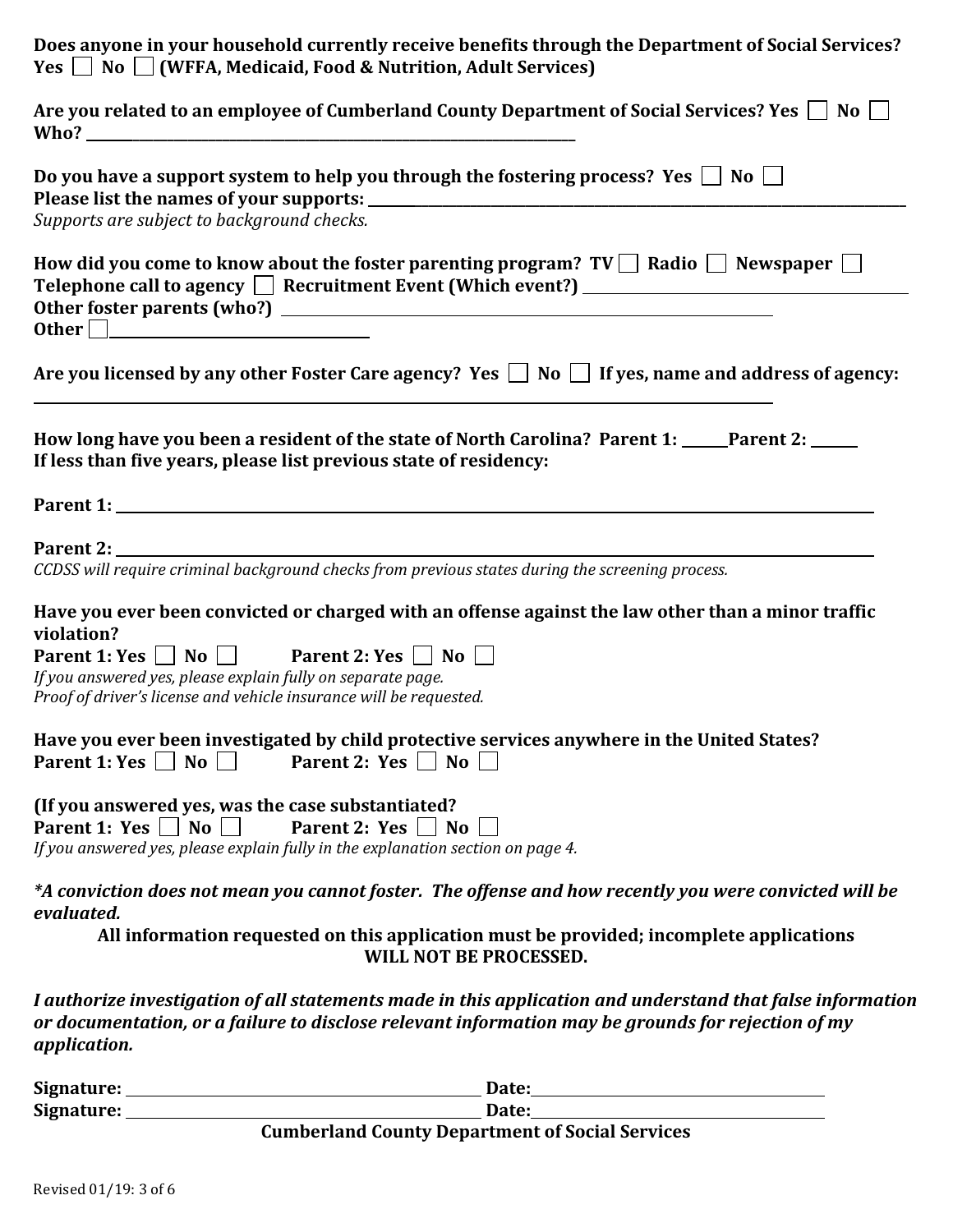#### **APPLICATION TO PARENT**

#### **EXPLANATIONS**

*Please use this area for explanations If you answered 'Yes' to having more than traffic violations, or if you have other information you believe will aid us in processing your application.*

#### RETURN/MAIL TO:

#### **CUMBERLAND COUNTY DEPARMENT OF SOCIAL SERVICES PO BOX 2429 - 1225 RAMSEY STREET ATTENTION: Foster Parent Licensing Dept. FAYETTEVILLE, NC 28302-2429 910 677-2541**

*In accordance with Federal law and U.S. Department of Agriculture (USDA) and U.S. Department of Health and Human Services (HHS) policy, this institution is prohibited from discriminating on the basis of race, color, national origin, sex, age, or disability. Under the Food and Nutrition Services Act and USDA policy, discrimination is prohibited also on the basis of religion or political beliefs.*

*To file a complaint of discrimination, contact USDA or HHS. Write USDA, Director, Office of Civil Rights, 1400 Independence Avenue, S.W., Washington, D.C. 20250-9410 or call (800) 795-3272 (voice) or (202) 720-6382 (TTY). Write HHS, Director, Office for Civil Rights, Room 506-F, 200 Independence Avenue, S.W., Washington, D.C. 20201 or call (202) 619-0403 (voice) or (202) 619-3257 (TTY). USDA and HHS are equal opportunity providers and employers.*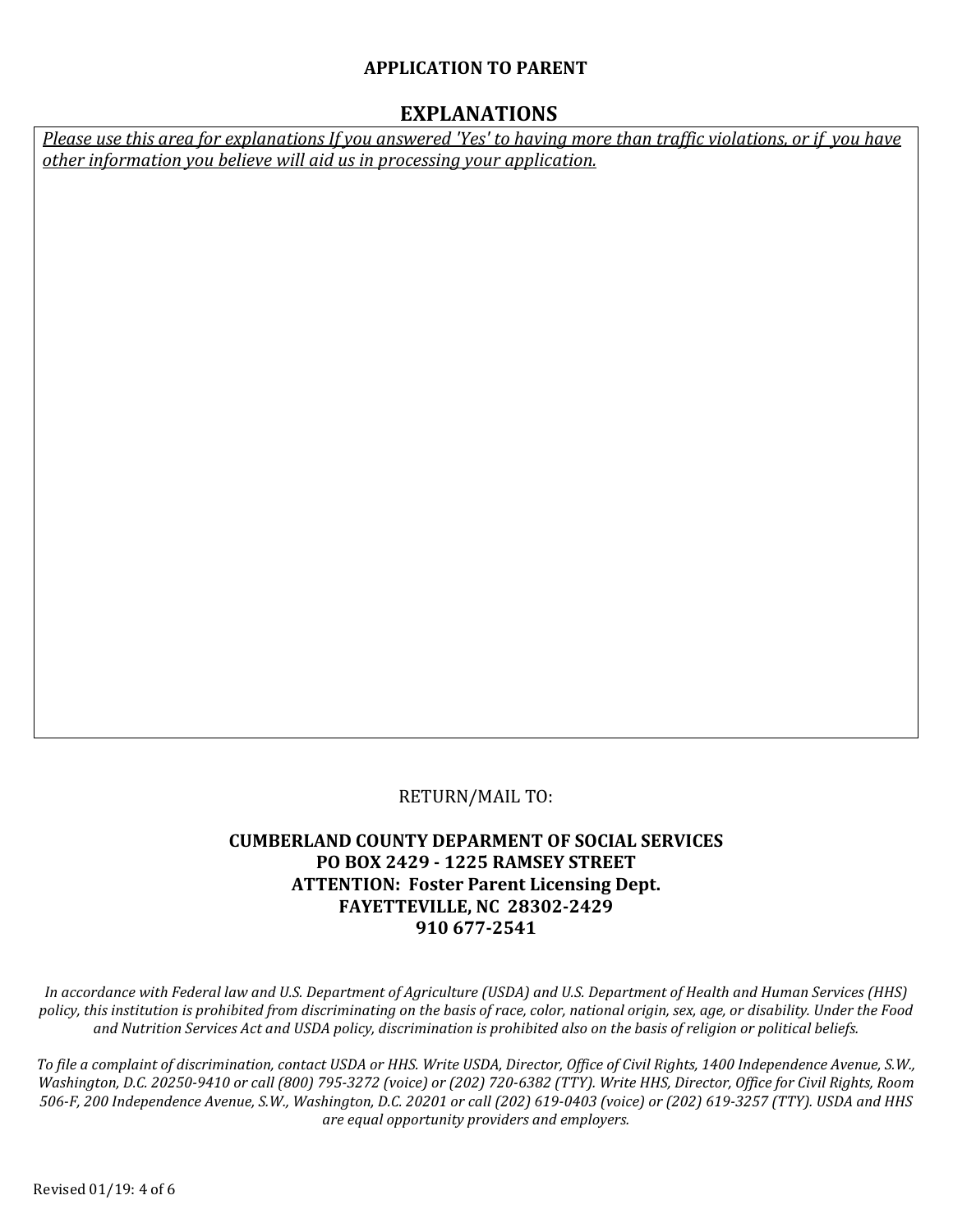# **MANDATORY CRIMINAL HISTORY CHECK NOTICE Foster Home**

## NORTH CAROLINA LAW REQUIRES THAT A CRIMINAL HISTORY CHECK BE CONDUCTED ON ALL PERSONS 18 YEARS OF AGE OR OLDER WHO RESIDE IN A LICENSED FOSTER HOME.

"Criminal history" includes any county, State, and federal conviction of a felony by a court of competent jurisdiction or pending felony indictment of a crime for child abuse or neglect, spousal abuse, a crime against a child, including child pornography, or for a crime involving violence, including rape, sexual assault, or homicide, other than physical assault or battery; a county, State, or federal conviction of a felony by a court of competent jurisdiction or a pending felony indictment for physical assault, battery, or a drug-related offense, if the offense was committed within the past five years; or similar crimes under federal law or under the laws of other states. Your fingerprints will be used to check the criminal history records of the State Bureau of Investigation (SBI) and the Federal Bureau of Investigation (FBI).

If it is determined, based on your criminal history, that you are unfit to have a foster child reside with you, you shall have the opportunity to complete or challenge the accuracy of the information contained in the SBI or FBI identification records.

If licensure is denied or the foster home license is revoked by the Department of Health and Human Services as a result of the criminal history check, if you are a foster parent, or are applying to become a foster parent, you may request a hearing pursuant to Article 3 of Chapter 150B of the General Statues, the Administrative Procedure Act.

Refusal to consent to a criminal history check is grounds for the Department to deny or revoke license to provide foster care. Any person who intentionally falsifies any information required to be furnished to conduct the criminal history is guilty of a Class 2 misdemeanor.

| Signature of Applicant:                                                                                                                                                                                                        |  |
|--------------------------------------------------------------------------------------------------------------------------------------------------------------------------------------------------------------------------------|--|
| Date:                                                                                                                                                                                                                          |  |
| Signature of Applicant: ____                                                                                                                                                                                                   |  |
| Date: the contract of the contract of the contract of the contract of the contract of the contract of the contract of the contract of the contract of the contract of the contract of the contract of the contract of the cont |  |

**DSS-5280 (Rev. 09-01-07) North Carolina Division of Social Services Family Support and Child Welfare Services**